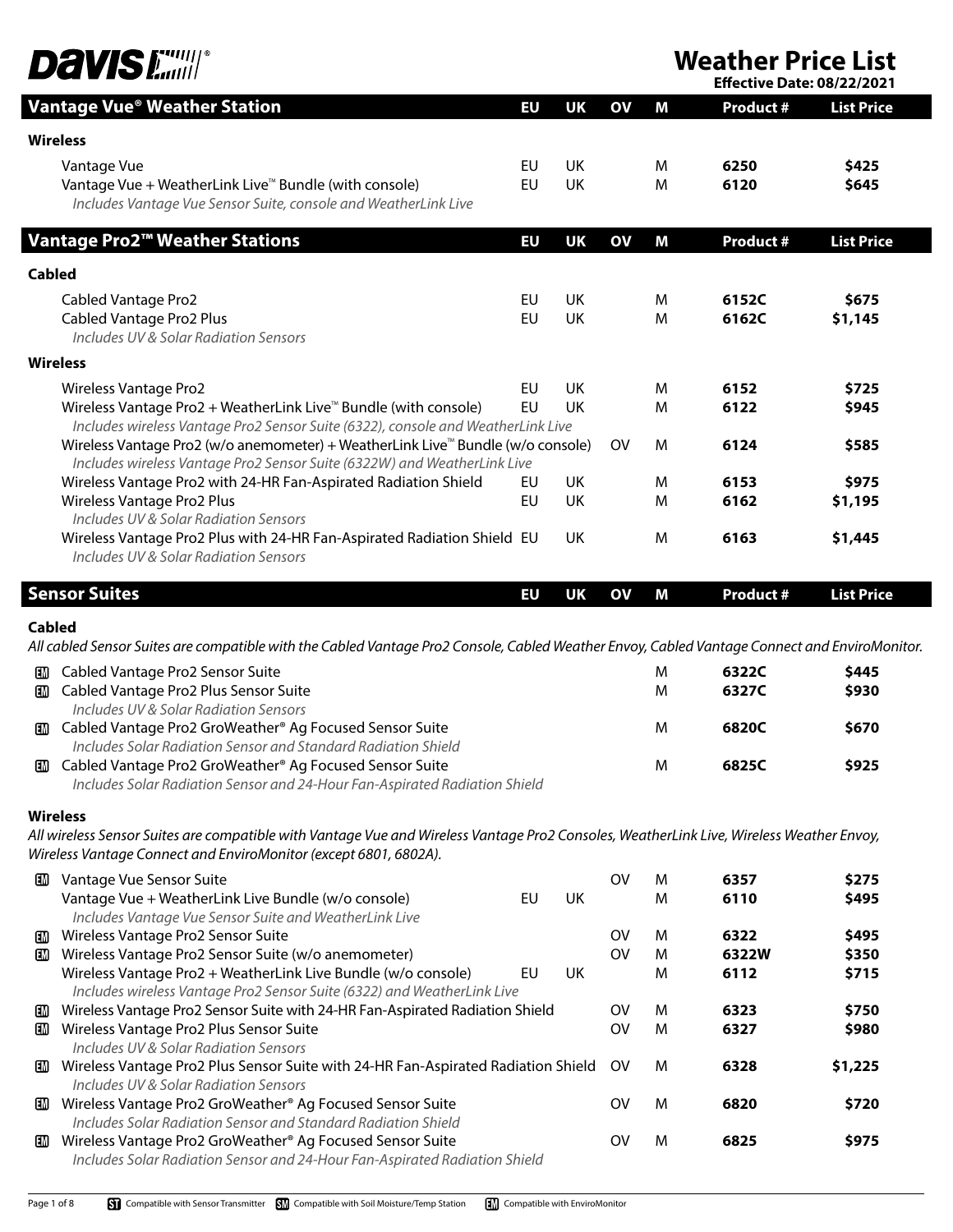|                | <b>Sensors and Accessories</b>                                                                                                    | EU | UK | OV        | Μ | <b>Product #</b>       | <b>List Price</b> |
|----------------|-----------------------------------------------------------------------------------------------------------------------------------|----|----|-----------|---|------------------------|-------------------|
|                | <b>Consoles/Receivers</b>                                                                                                         |    |    |           |   |                        |                   |
|                | Cabled Vantage Pro2 Console/Receiver                                                                                              | EU | UK |           |   | 6312C                  | \$295             |
|                | Wireless Vantage Pro2 Console/Receiver                                                                                            | EU | UK |           |   | 6312                   | \$295             |
|                | Vantage Vue Console/Receiver                                                                                                      | EU | UK |           | M | 6351                   | \$195             |
|                | Sensor Transmitters and Wireless Leaf Wetness Soil Moisture/Temperature Stations                                                  |    |    |           |   |                        |                   |
|                | All Sensor Transmitters and Wireless Leaf Wetness Soil Moisture/Temperature Stations are compatible with Wireless Vantage Pro2    |    |    |           |   |                        |                   |
|                | Console/Receivers, WeatherLink Live, Wireless Weather Envoy and Wireless Vantage Connect.                                         |    |    |           |   |                        |                   |
|                | AC Powered Wireless Sensor Transmitter                                                                                            | EU | UK |           |   | 6331                   | \$155             |
|                | See <b>Sol</b> for compatible sensors.                                                                                            |    |    |           |   |                        |                   |
|                | Solar-Powered Wireless Sensor Transmitter                                                                                         |    |    | <b>OV</b> |   | 6332                   | \$175             |
|                | See Su for compatible sensors. Formerly Anemometer Transmitter Kit.                                                               |    |    |           |   |                        |                   |
|                | Wireless Leaf Wetness & Soil Moisture/Temperature Station                                                                         |    |    | <b>OV</b> |   | 6345                   | \$260             |
|                | Without sensors. See <b>SM</b> for compatible sensors.                                                                            |    |    |           |   |                        |                   |
|                | Complete Wireless Soil Moisture/Temperature Station                                                                               |    |    | OV        |   | 6345CS                 | \$675             |
|                | With sensors. See <b>SM</b> for included sensors.                                                                                 |    |    |           |   |                        |                   |
| <b>Sensors</b> |                                                                                                                                   |    |    |           |   |                        |                   |
|                | All sensors are compatible with Vantage Pro2 products.                                                                            |    |    |           |   |                        |                   |
|                |                                                                                                                                   |    |    |           |   |                        |                   |
|                | <b>SIEM</b> Anemometer*                                                                                                           |    |    |           |   | 6410                   | \$170             |
|                | Vantage Pro2 style<br><b>SI</b> III Sonic Anemometer*                                                                             |    |    |           |   | 6415                   | \$495             |
|                | <b>图图 Leaf Wetness Sensor*</b>                                                                                                    |    |    |           |   | 6420                   | \$140             |
|                | <b>图图 Soil Moisture Sensor</b>                                                                                                    |    |    |           |   | 6440                   | \$70              |
|                | <b>SILL</b> Solar Radiation Sensor*                                                                                               |    |    |           |   | 6450                   | \$195             |
|                | <b>SMEM</b> Stainless Steel Temperature Probe with Two-Wire Termination                                                           |    |    |           |   | 6470                   | \$65              |
|                | <b>SIED</b> Stainless Steel Temperature Probe with RJ Connector*                                                                  |    |    |           |   | 6475                   | \$55              |
|                | Use with 6316 Weather Envoy and Vantage Connect                                                                                   |    |    |           |   |                        |                   |
|                | <b>SI</b> III Temperature Probe with RJ Connector*                                                                                |    |    |           |   | 6477                   | \$30              |
|                | Use with 6316 Weather Envoy and Vantage Connect                                                                                   |    |    |           |   |                        |                   |
| 囧              | <b>UV Sensor</b>                                                                                                                  |    |    |           |   | 6490                   | \$395             |
|                | <b>SI EM</b> Temperature/Humidity Sensor with Radiation Shield*                                                                   |    |    |           |   | 6830                   | \$135             |
|                | 图 图 Temperature/Humidity Sensor with 24-Hour Fan-Aspirated Radiation Shield*                                                      |    |    |           |   | 6832                   | \$375             |
|                | <b>SIEI</b> Temperature/Humidity Sensor*                                                                                          |    |    |           |   | 6834                   | \$75              |
|                | 图 AeroCone Rain Collector (flat surface mount with tipping spoon)                                                                 |    |    |           | M | 6464                   | \$105             |
|                | US is 0.01" per tip, metric is 0,2 mm per tip                                                                                     |    |    |           |   |                        |                   |
|                | 图 . AeroCone Rain Collector (VP2 Base for Pole or Post mount with tipping spoon)                                                  |    |    |           | M | 6466                   | \$115             |
|                | US is 0.01" per tip, metric is 0,2 mm per tip                                                                                     |    |    |           |   |                        |                   |
|                | AeroCone Rain Collector Cone Replacement Kit, with logo                                                                           |    |    |           |   | 6462                   | \$40              |
|                | AeroCone Rain Collector Cone Replacement Kit, no logo                                                                             |    |    |           |   | 6461                   | \$40              |
|                | Anemometer                                                                                                                        |    |    |           |   | 7911                   | \$170             |
|                | Straight arm                                                                                                                      |    |    |           |   |                        |                   |
|                | <b>EM</b> RJ Connector EnviroMonitor Node Adaptor                                                                                 |    |    |           |   | 6860                   | \$9               |
|                | Sentek, Single Point - Top Cable                                                                                                  |    |    |           |   | 6441.0110              | \$300             |
|                | <b>EM</b> Sentek, Single Point TriScan - Top Cable                                                                                |    |    |           |   | 6441.0160              | \$400             |
|                | 13 Sentek, 12" (30 cm) Drill & Drop Probe - Removable Cable                                                                       |    |    |           |   | 6441.0322              | \$625             |
|                | 13 Sentek, 12" (30 cm) TriScan Drill & Drop Probe - Removable Cable                                                               |    |    |           |   | 6441.0377              | \$775             |
|                | 13 Sentek, 24" (60 cm) Drill & Drop Probe - Removable Cable<br>1 Sentek, 24" (60 cm) TriScan Drill & Drop Probe - Removable Cable |    |    |           |   | 6441.0623<br>6441.0677 | \$950<br>\$1,175  |
|                | 13 Sentek, 36" (90 cm) Drill & Drop Probe - Removable Cable                                                                       |    |    |           |   | 6441.0916              | \$1,225           |
|                | 1 Sentek, 36" (90 cm) TriScan Drill & Drop Probe - Removable Cable                                                                |    |    |           |   | 6441.0947              | \$1,475           |
|                | 13 Sentek, 48" (120 cm) Drill & Drop Probe - Removable Cable                                                                      |    |    |           |   | 6441.1222              | \$1,525           |
|                | 13 Sentek, 48" (120 cm) TriScan Drill & Drop Probe - Removable Cable                                                              |    |    |           |   | 6441.1277              | \$1,825           |
|                | <b>ED</b> Sentek, Installation Kit, Drill & Drop Excluding Auger                                                                  |    |    |           |   | 6441.7026              | \$1,450           |
|                | <b>ED</b> Sentek, Installation Kit, Drill & Drop Excluding Auger (Plastic)                                                        |    |    |           |   | 6441.7028              | \$450             |
|                | <b>ED</b> Sentek, Probe Extraction Tool Including Chain, Drill & Drop                                                             |    |    |           |   | 6441.7022              | \$500             |
|                |                                                                                                                                   |    |    |           |   |                        |                   |

**\*** *Sensor comes with RJ Connector. RJ Connector Node Adaptor (part #6860) needed when using with EnviroMonitor.*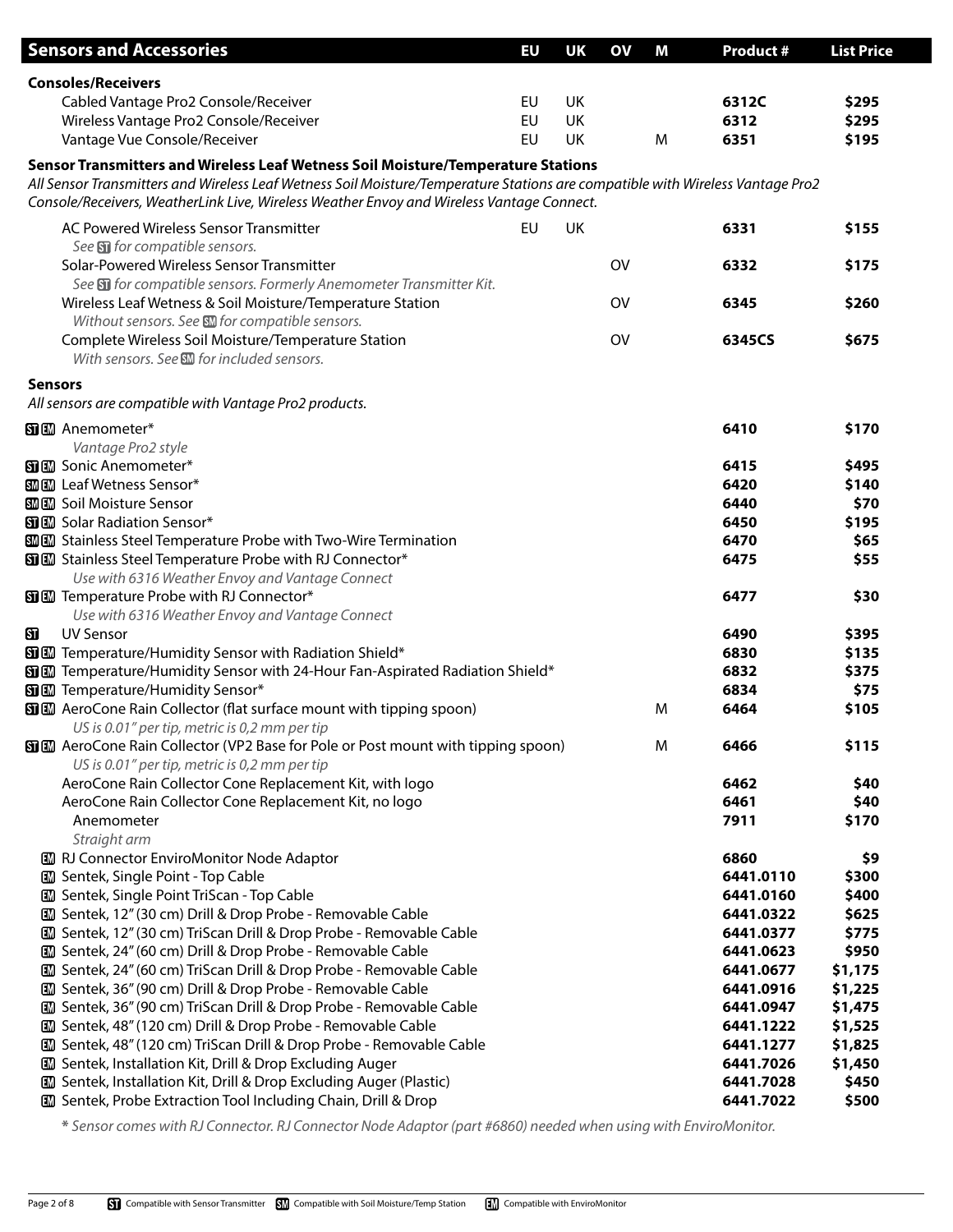|     | <b>Sensors and Accessories (continued)</b>                                              | EU | UK | <b>OV</b> | М | <b>Product #</b> | <b>List Price</b> |  |
|-----|-----------------------------------------------------------------------------------------|----|----|-----------|---|------------------|-------------------|--|
| EM. | Sentek, Tapered Auger 12" (30 cm), Drill & Drop                                         |    |    |           |   | 6441.7103        | \$325             |  |
| EM. | Sentek, Tapered Auger 24" (60 cm), Drill & Drop                                         |    |    |           |   | 6441.7106        | \$350             |  |
| ▥   | Sentek, Tapered Auger 36" (90 cm), Drill & Drop                                         |    |    |           |   | 6441.7109        | \$400             |  |
| ▥   | Sentek, Tapered Auger 48" (120 cm), Drill & Drop                                        |    |    |           |   | 6441.7112        | \$450             |  |
|     | <b>Maintenance Parts</b>                                                                |    |    |           |   |                  |                   |  |
|     | Wind Vane, D-Shaft with logo                                                            |    |    |           |   | 7906L            | \$15              |  |
|     | For use with manufacturing code AF and AJ or later (begining approximately Spring 2013) |    |    |           |   |                  |                   |  |
|     | Wind Vane, Round Shaft, no logo                                                         |    |    |           |   | 7904             | \$15              |  |
|     | For anemometers manufactured before Spring 2013                                         |    |    |           |   |                  |                   |  |
|     | Wind Cups, horizontal magnet                                                            |    |    |           |   | 7905L            | \$15              |  |
|     | For anemometers manufactured Spring 2003 or later                                       |    |    |           |   |                  |                   |  |
|     | Motor Kit, w/o batteries                                                                |    |    |           |   | 7758             | \$60              |  |
|     | For Daytime and 24-Hour models                                                          |    |    |           |   |                  |                   |  |
|     | Motor Kit, with batteries                                                               |    |    |           |   | 7758B            | \$75              |  |
|     | For 24-Hour models                                                                      |    |    |           |   |                  |                   |  |

|              | <b>Installation Options</b>                                                                              | EU        | <b>UK</b> | <b>OV</b> | M | <b>Product #</b> | <b>List Price</b> |
|--------------|----------------------------------------------------------------------------------------------------------|-----------|-----------|-----------|---|------------------|-------------------|
|              | <b>Installation Options</b>                                                                              |           |           |           |   |                  |                   |
|              | <b>Universal Shelter</b>                                                                                 |           |           |           |   | 6618             | \$100             |
|              | <b>SI ED</b> Universal Mounting Bracket                                                                  |           |           |           |   | 6670             | \$30              |
|              | For mounting a Solar Radiation Sensor, a UV Sensor, or a Radiation Shield (7714)                         |           |           |           |   |                  |                   |
|              | <b>ED</b> Shelter Angle Bracket                                                                          |           |           |           |   | 6671             | \$35              |
|              | Changes solar panel's angle to 30 degrees.                                                               |           |           |           |   |                  |                   |
|              | For Vantage Connect, EnviroMonitor Gateway, and related shelters                                         |           |           |           |   |                  |                   |
|              | <b>Sensor Mounting Shelf</b>                                                                             |           |           |           |   | 6673             | \$35              |
|              | For Solar Radiation and UV Sensors                                                                       |           |           |           |   |                  |                   |
| EM 1         | <b>Optional AC Charger Kit</b>                                                                           |           |           |           |   | 6710             | \$45              |
|              | For Vantage Connect, EnviroMonitor Cellular Gateway, and Heavy Duty Solar Power Kit                      |           |           |           |   |                  |                   |
|              | <b>Optional USB Power Cord</b>                                                                           |           |           |           |   | 6627             | \$10              |
|              | For Vantage Vue Console/Receiver, Vantage Pro2 Console/Receiver, Weather Envoy                           |           |           |           |   |                  |                   |
| EM.          | Optional AC Power Kit for Node                                                                           |           |           |           |   | 6714             | \$45              |
|              | For EnviroMonitor Node                                                                                   |           |           |           |   |                  |                   |
| LM.          | <b>Mounting Tripod</b>                                                                                   |           |           |           |   | 7716             | \$135             |
| $\mathbf{m}$ | <b>Mounting Tripod</b>                                                                                   |           |           |           |   | 7716A            | \$150             |
|              | With three 18" (0,5 m) lag bolts                                                                         |           |           |           |   |                  |                   |
| ▥            | <b>Mounting Pole Kit</b>                                                                                 |           |           |           |   | 7717             | \$50              |
|              | Rain Collector Heater (for stations with old style rain collector)<br>Includes heater parts only         | EU        | <b>UK</b> |           |   | 7720             | \$225             |
|              | Rain Collector and Heater (replaces AeroCone Rain Collector)                                             | <b>EU</b> | <b>UK</b> |           |   | 7721             | \$260             |
|              | Includes old style rain collector and heater parts (Rain Collector Heater is incompatible with AeroCone) |           |           |           |   |                  |                   |
|              | <b>Radiation Shields</b>                                                                                 |           |           |           |   |                  |                   |
|              | <b>Radiation Shield</b>                                                                                  |           |           |           |   | 7714             | \$90              |
|              | For Temperature Sensor                                                                                   |           |           |           |   |                  |                   |
|              | Daytime Fan-Aspirated Radiation Shield Kit                                                               |           |           |           |   | 7747             | \$160             |
|              | For Vantage Pro2                                                                                         |           |           |           |   |                  |                   |
|              | 24-Hour Fan-Aspirated Radiation Shield, no sensor                                                        |           |           |           |   | 6838             | \$345             |
|              | <b>Solar Power Kits</b>                                                                                  |           |           |           |   |                  |                   |
|              | Provides additional power to consoles and Envoys in remote settings.                                     |           |           |           |   |                  |                   |
|              |                                                                                                          |           |           |           |   |                  |                   |
|              | Heavy Duty Solar Power Kit                                                                               |           |           |           |   | 6612             | \$325             |
| EM           | Solar Power Kit                                                                                          |           |           |           |   | 6614             | \$295             |
| EM           | Extra Solar Panel Kit                                                                                    |           |           |           |   | 6616             | \$190             |
|              | Provides additional charging to the 6612 Heavy Duty Solar Power Kit,                                     |           |           |           |   |                  |                   |
|              | the 6614 Solar Power Kit, Vantage Connect and EnvrioMonitor Gateway                                      |           |           |           |   |                  |                   |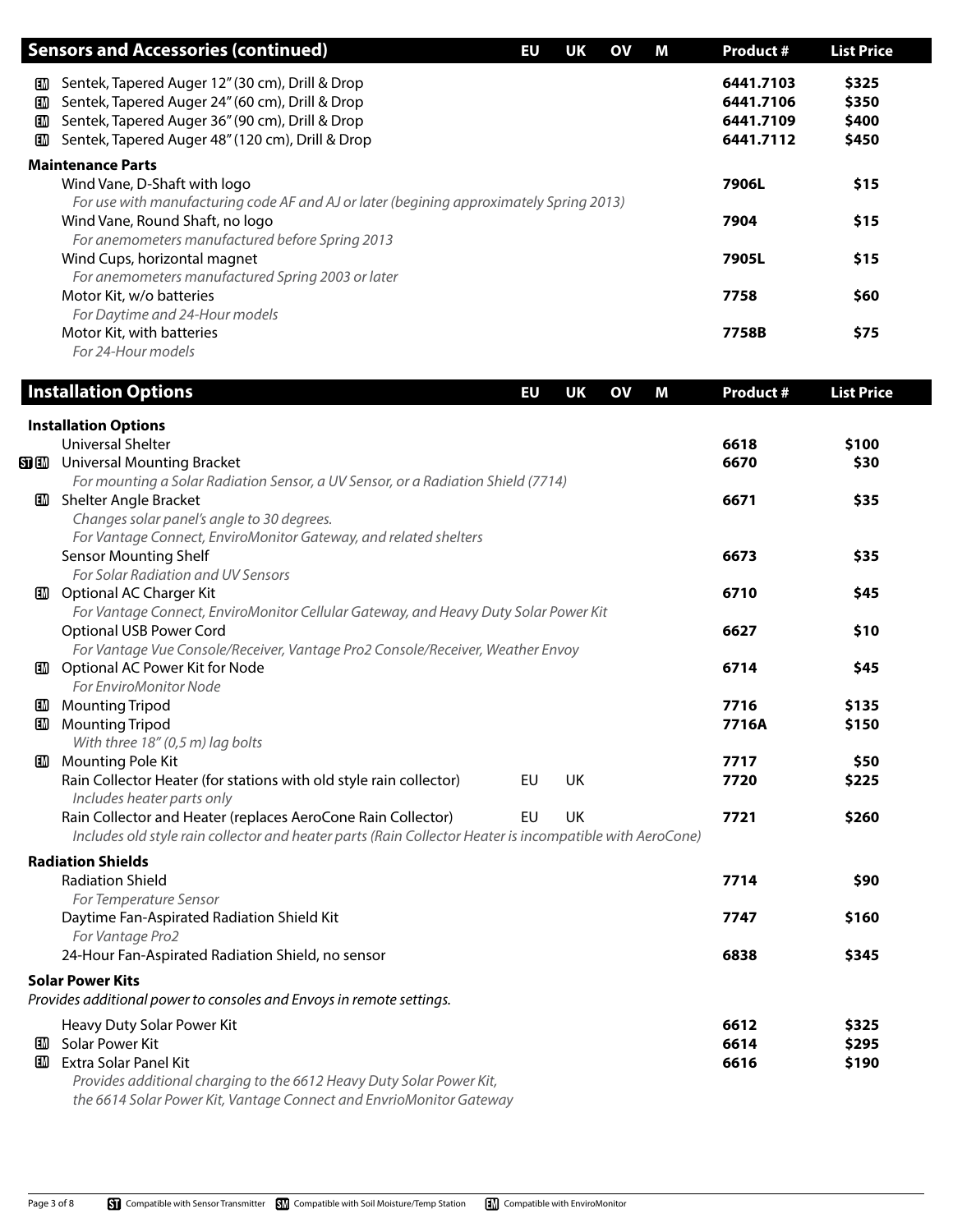| <b>Installation Options (continued)</b>                                                                                                                                                                                | EU        | <b>UK</b> | $\mathbf{O}$ | M | <b>Product #</b> | <b>List Price</b> |
|------------------------------------------------------------------------------------------------------------------------------------------------------------------------------------------------------------------------|-----------|-----------|--------------|---|------------------|-------------------|
| <b>Repeaters and Antennas</b><br>Standard Wireless Repeater, Solar-Powered                                                                                                                                             |           |           | <b>OV</b>    |   | 7627             | \$275             |
| Long-Range Repeater, Solar-Powered                                                                                                                                                                                     |           |           | <b>OV</b>    |   | 7654             | \$350             |
| Omni Antenna                                                                                                                                                                                                           |           |           |              |   | 7656             | \$225             |
| For 7654 Long-Range Repeater, US model only                                                                                                                                                                            |           |           |              |   |                  |                   |
| Yagi Antenna                                                                                                                                                                                                           |           |           |              |   | 7660             | \$195             |
| For 7654 Long-Range Repeater, US model only.                                                                                                                                                                           |           |           |              |   |                  |                   |
| <b>ED</b> EnviroMonitor Long-Range Antenna, 5 dBi                                                                                                                                                                      |           |           |              |   | 7676             | \$100             |
| <b>ED</b> EnviroMonitor Long-Range Antenna, 8 dBi                                                                                                                                                                      |           |           |              |   | 7678             | \$195             |
| <b>Batteries</b>                                                                                                                                                                                                       |           |           |              |   |                  |                   |
| 3-volt Lithium Battery CR123                                                                                                                                                                                           |           |           |              |   | 8415             | \$8               |
| 6-volt 12Ah Battery                                                                                                                                                                                                    |           |           |              |   | 6712             | \$75              |
| <b>Extension Cables</b>                                                                                                                                                                                                |           |           |              |   |                  |                   |
|                                                                                                                                                                                                                        | EU        | <b>UK</b> | $\mathbf{O}$ | M | <b>Product #</b> | <b>List Price</b> |
| <b>Standard Cables</b>                                                                                                                                                                                                 |           |           |              |   |                  |                   |
| Standard 4-Conductor Cable, 8' (2,4 m)                                                                                                                                                                                 |           |           |              |   | 7876-008         | \$25              |
| Standard 4-Conductor Cable, 40' (12 m)                                                                                                                                                                                 |           |           |              |   | 7876-040         | \$30              |
| Standard 4-Conductor Cable, 100' (30 m)                                                                                                                                                                                |           |           |              |   | 7876-100         | \$50              |
| Standard 4-Conductor Cable, 200' (61 m)                                                                                                                                                                                |           |           |              |   | 7876-200         | \$80              |
| Long-Range Antenna RP-SMA Cable, 25' (7,6 m)                                                                                                                                                                           |           |           |              |   | 7692-025         | \$50              |
|                                                                                                                                                                                                                        |           |           |              |   |                  |                   |
| <b>Related Products</b>                                                                                                                                                                                                | <b>EU</b> | <b>UK</b> | $\mathbf{O}$ | M | <b>Product #</b> | <b>List Price</b> |
| <b>Wind Meters</b>                                                                                                                                                                                                     |           |           |              |   |                  |                   |
| Turbo Meter <sup>™</sup>                                                                                                                                                                                               |           |           |              |   | 271              | \$165             |
| Turbo Meter (NIST-traceable)                                                                                                                                                                                           |           |           |              |   | 271C             | \$250             |
|                                                                                                                                                                                                                        |           |           |              |   |                  |                   |
| <b>NIST-Traceable Sensor Services</b>                                                                                                                                                                                  | <b>EU</b> | <b>UK</b> | $\mathbf{O}$ | M | <b>Product #</b> | <b>List Price</b> |
| NIST Pricing and Availability: NIST prices shown are net and are not discountable. NIST-Traceability services are not available from mid-March<br>to mid-April for recalibration of NIST reference standard equipment. |           |           |              |   |                  |                   |
| Multi-Sensor Package: Anemometer, Barometer, Outside Humidity,<br>Outside Temperature, Rain (0.01")                                                                                                                    |           |           |              |   | 6000             | \$300             |
| Multi-Sensor Package, Metric: Anemometer, Barometer, Outside Humidity,                                                                                                                                                 |           |           |              |   | 6000M            | \$300             |
| Outside Temperature and Rain (0,2 mm)                                                                                                                                                                                  |           |           |              |   |                  |                   |
| Anemometer, $\pm 2$ mph (0,9 m/s) below 40 mph (18,0 m/s); $\pm 5\%$ above 40 mph (18,0 m/s)                                                                                                                           |           |           |              |   | 6020             | \$100             |
| Checked at 6, 12, 25, 40 and 75 mph (2,7; 5,4; 11,2; 18,0 and 33,5 m/s).                                                                                                                                               |           |           |              |   |                  |                   |
| Additional Wind Speed Points, $\pm 2$ mph (0,9 m/s) below 40 mph (18,0 m/s);                                                                                                                                           |           |           |              |   | 6022             | \$10              |
| $\pm$ 5% above 40 mph (18,0 m/s)                                                                                                                                                                                       |           |           |              |   |                  |                   |
| Barometer, Vantage Pro2/Vantage Vue: $\pm$ 0.03" Hg ( $\pm$ 0.8 mm Hg, 1.0 mb or 1.0 hPa):                                                                                                                             |           |           |              |   | 6030             | \$100             |

| Outside Temperature, Rain (0.01")                                                            |   |       |       |
|----------------------------------------------------------------------------------------------|---|-------|-------|
| Multi-Sensor Package, Metric: Anemometer, Barometer, Outside Humidity,                       |   | 6000M | \$300 |
| Outside Temperature and Rain (0,2 mm)                                                        |   |       |       |
| Anemometer, $\pm 2$ mph (0,9 m/s) below 40 mph (18,0 m/s); $\pm 5\%$ above 40 mph (18,0 m/s) |   | 6020  | \$100 |
| Checked at 6, 12, 25, 40 and 75 mph (2,7; 5,4; 11,2; 18,0 and 33,5 m/s).                     |   |       |       |
| Additional Wind Speed Points, $\pm 2$ mph (0,9 m/s) below 40 mph (18,0 m/s);                 |   | 6022  | \$10  |
| $\pm$ 5% above 40 mph (18,0 m/s)                                                             |   |       |       |
| Barometer, Vantage Pro2/Vantage Vue: ± 0.03" Hg (± 0,8 mm Hg, 1.0 mb or 1.0 hPa);            |   | 6030  | \$100 |
| Inside Humidity, $\pm$ 2%                                                                    |   | 6040  | \$75  |
| Inside Temperature, $\pm$ 0.5°F ( $\pm$ 0,3°C) between +32°F and +140°F (0°C and +60°C)      |   | 6050  | \$75  |
| Outside Temperature, $\pm$ 0.5°F ( $\pm$ 0,3°C) between -40°F and +140°F (-40°C and +60°C)   |   | 6055  | \$75  |
| Additional Outside Temperature Points, $\pm$ 1°F ( $\pm$ 0.5°C)                              |   | 6057  | \$10  |
| Outside Temperature/Humidity, for temperature see "Outside Temperature,"                     |   | 6060  | \$100 |
| for humidity $\pm 2\%$                                                                       |   |       |       |
| Rain Collector, $\pm$ 3% plus 1 tip (rain rate of up to 10"/hr or 254 mm/hr)                 | M | 6070  | \$75  |
| <b>TurboMeter NIST</b>                                                                       |   | 6095  | \$90  |

Vantage Vue: NIST-Traceable sensors include inside temperature, inside humidity and barometer only.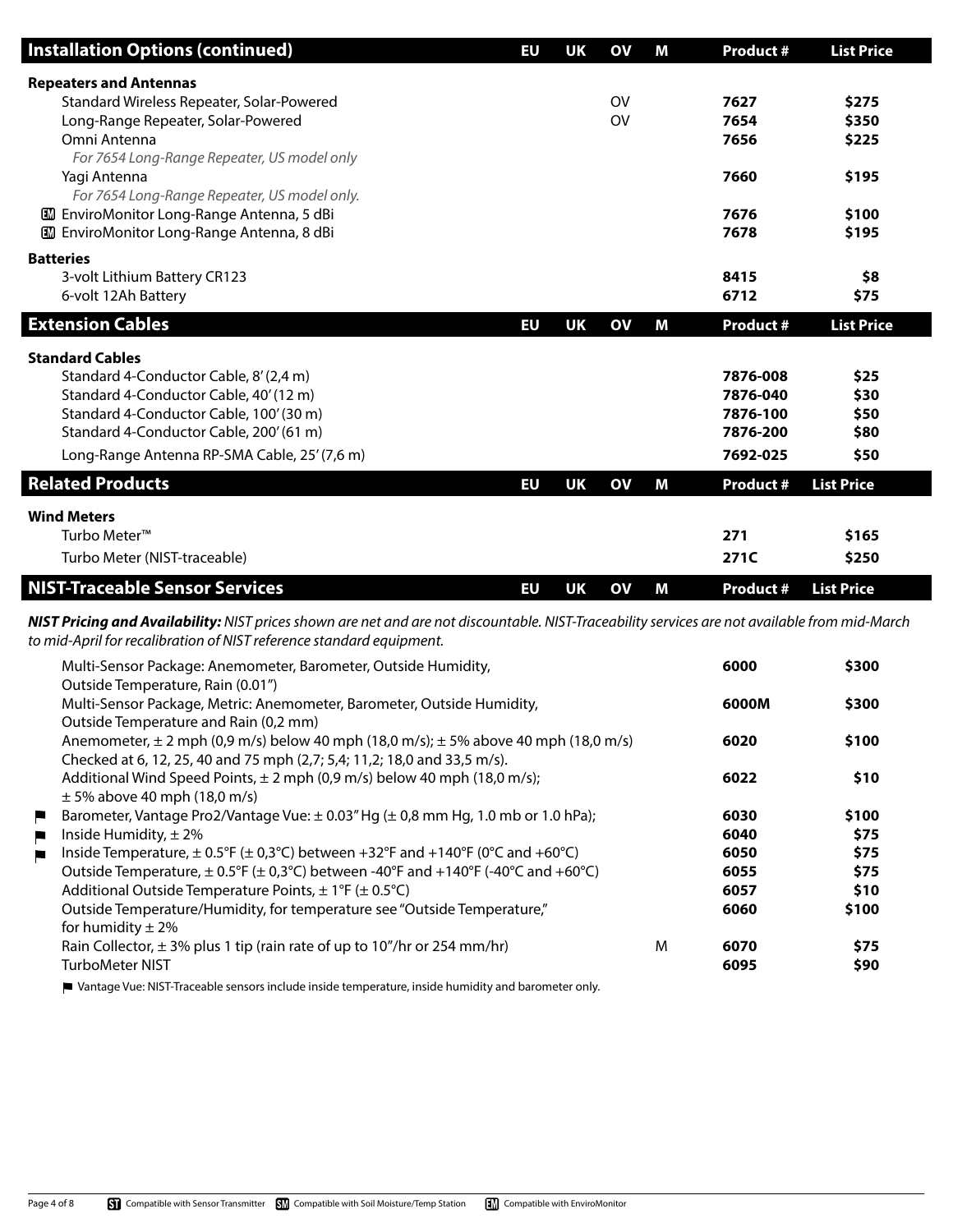| AirLink™                                                                                                                                                                                                                | <b>EU</b>              | <b>UK</b>       | $\mathbf{O}$ | M | <b>Product #</b>               | <b>List Price</b>              |
|-------------------------------------------------------------------------------------------------------------------------------------------------------------------------------------------------------------------------|------------------------|-----------------|--------------|---|--------------------------------|--------------------------------|
| AirLink Air Quality Monitor: Particulate Matter<br>AirLink<br>AirLink (with USB cable only)<br>AirLink Particulate Matter Monitor Replacement Kit                                                                       | <b>EU</b>              | <b>UK</b>       |              |   | 7210<br><b>7210USB</b><br>7220 | \$195<br>\$195<br>\$70         |
| <b>Data Collection</b>                                                                                                                                                                                                  | <b>EU</b>              | <b>UK</b>       | $\mathbf{O}$ | M | <b>Product #</b>               | <b>List Price</b>              |
| <b>WeatherLink Live™</b><br><b>WeatherLink Live</b><br>WeatherLink Live (with USB cable only)                                                                                                                           | EU                     | UK              |              |   | 6100<br>6100USB                | \$265<br>\$265                 |
| <b>WeatherLink Data Loggers</b><br>WeatherLink Serial Data Logger<br>WeatherLink USB Data Logger                                                                                                                        |                        |                 |              |   | 6510SER<br>6510USB             | \$185<br>\$185                 |
| <b>Weather Envoy</b><br><b>Cabled Weather Envoy</b><br><b>Wireless Weather Envoy</b><br>USB-to-Serial Cable (for Windows 7 and earlier)<br>USB-to-Serial Cable (for Windows 7 and later)                                | <b>EU</b><br><b>EU</b> | <b>UK</b><br>UK |              |   | 6316C<br>6316<br>8434<br>8435  | \$185<br>\$195<br>\$20<br>\$20 |
| <b>WeatherLink<sup>®</sup></b>                                                                                                                                                                                          | <b>EU</b>              | <b>UK</b>       | <b>OV</b>    | M | <b>Product #</b>               | <b>List Price</b>              |
| All WeatherLink models are compatible with Vantage Vue, Vantage Pro2 and Weather Envoy (where noted).                                                                                                                   |                        |                 |              |   |                                |                                |
| <b>WeatherLink Service Plans</b><br>Store your weather data in the WeatherLink Cloud and see the data live on any connected device.                                                                                     |                        |                 |              |   |                                |                                |
| 1-year WeatherLink Pro Device Upgrade                                                                                                                                                                                   |                        |                 |              |   | 6561                           | \$47.40                        |
| Access to current conditions, historical data, bulletin, map, chart, data, and Mobilize<br>1-year WeatherLink Pro+ Device Upgrade                                                                                       |                        |                 |              |   | 6562                           | \$107.40                       |
| Access to Pro+ Features, including IPM, 1-minute uploads and additional Pro+ shares<br>3-year WeatherLink Pro Device Upgrade<br>Access to current conditions, historical data, bulletin, map, chart, data, and Mobilize |                        |                 |              |   | 6561A                          | \$120.60                       |
| 3-year WeatherLink Pro+ Device Upgrade<br>Access to Pro+ Features, including IPM, 1-minute uploads and additional Pro+ shares                                                                                           |                        |                 |              |   | 6562A                          | \$275.40                       |
| <b>WeatherLink Add-Ons</b><br>PC Desktop versions of IPM have been discontinued. IPM is now available on the Mobilize app with a Pro+ user upgrade on WeatherLink.com.                                                  |                        |                 |              |   |                                |                                |
| <b>Software Partnerships</b>                                                                                                                                                                                            | EU                     | <b>UK</b>       | $\mathbf{O}$ | M | <b>Product #</b>               | <b>List Price</b>              |
| <b>PessI FieldClimate</b>                                                                                                                                                                                               |                        |                 |              |   |                                |                                |

*Compatible with EnviroMonitor or Vantage Connect systems, or WeatherLink Live with Pro upgrade.*

| Pessl FieldClimate with Hyper-Local Weather Forecast                 | 11121 | \$345 |
|----------------------------------------------------------------------|-------|-------|
| Pessl FieldClimate with Pest Modeling                                | 11123 | \$245 |
| Pessl FieldClimate with Hyper-Local Weather Forecast & Pest Modeling | 11125 | \$395 |
|                                                                      |       |       |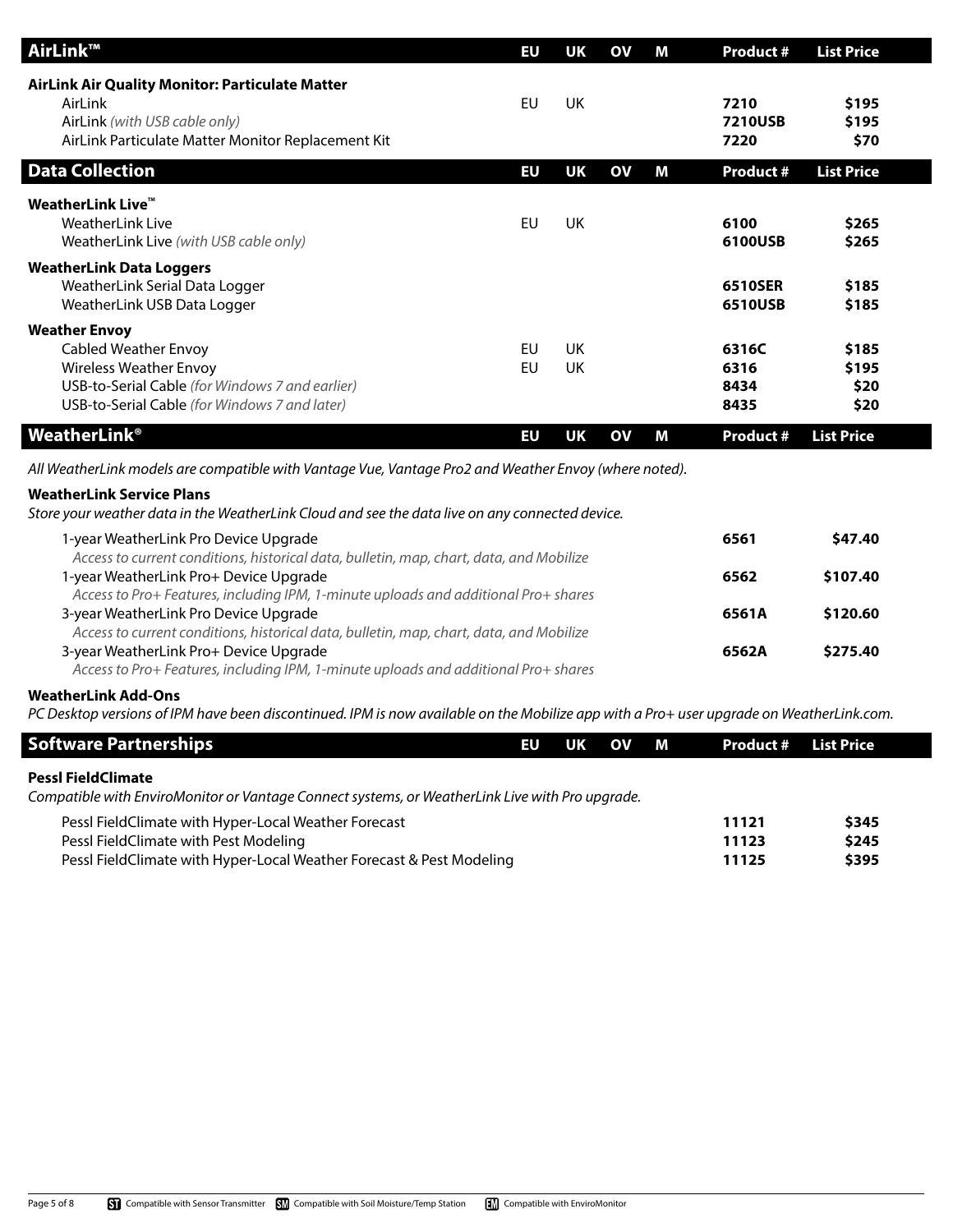| <b>EnviroMonitor®</b> | EU | UK | <b>OV</b> | <b>M</b> | Product # | <b>List Price</b> |
|-----------------------|----|----|-----------|----------|-----------|-------------------|
|                       |    |    |           |          |           |                   |

*The cellular EnviroMonitor Gateways include a SIM card and cellular modem. All EnviroMonitor Gateways require a service plan and activation fee (each sold separately) along with internet access to view data. The Gateway pairs with EnviroMonitor Nodes and the IP Gateway can pair with any sensor suite, while the cellular Gateway works with any cabled sensor suite.*

| <b>EnviroMonitor Gateway</b>                     |    |    |         |       |
|--------------------------------------------------|----|----|---------|-------|
| Wireless Gateway, Cellular (2G/3G)               |    |    | 6801    | \$925 |
| Wireless Gateway, Cellular (Australia, 2G/3G)    |    |    | 6801AU  | \$925 |
| Wireless Gateway, Cellular (Brazil, 2G/3G)       |    |    | 6801BR  | \$925 |
| Wireless Gateway, Cellular (Canada, 2G/3G)       |    |    | 6801CA  | \$925 |
| Wireless Gateway, Cellular (New Zealand, 2G/3G)  |    |    | 6801NZ  | \$925 |
| Wireless Gateway, Cellular (US, LTE)             |    |    | 6802A   | \$925 |
| IP Gateway, Wi-Fi/Ethernet                       | EU | UK | 6805    | \$625 |
| IP Gateway, Wi-Fi/Ethernet (with USB cable only) |    |    | 6805USB | \$625 |
| <b>Gateway Activation Fee</b>                    |    |    | 6645    | \$30  |
| <b>EnviroMonitor Node</b>                        |    |    |         |       |
| Wireless Node (all countries)                    |    |    | 6810    | \$400 |
|                                                  |    |    |         |       |

## **Annual Service Plans**

*A 12-month service agreement is required to use each Gateway and billed at activation.*

*Regional pricing and update interval options are listed below. All service plans include connectivity (cellular or Wi-Fi), data storage, WeatherLink.com account and alarms with email and cell phone notifications.*

## **Some countries may have higher costs. Please contact us to verify product codes and pricing.**

| <b>EnviroMonitor Region</b>                 | <b>Update Interval</b> | <b>Gateway Plan</b><br><b>Product Number &amp;</b><br><b>Annual Price Per Gateway</b> |       |
|---------------------------------------------|------------------------|---------------------------------------------------------------------------------------|-------|
|                                             | 5 minutes              | 6892                                                                                  | \$280 |
| US, LTE                                     | 15 minutes             | 6894                                                                                  | \$220 |
|                                             | 60 minutes             | 6896                                                                                  | \$160 |
|                                             | 5 minutes              | 6892A                                                                                 | \$320 |
| Region A-EM (2G/3G)<br>US, Canada & Europe  | 15 minutes             | 6894A                                                                                 | \$260 |
|                                             | 60 minutes             | 6896A                                                                                 | \$200 |
| Region B-EM (2G/3G)                         | 5 minutes              | 6892B                                                                                 | \$380 |
| Mexico, Central &                           | 15 minutes             | 6894B                                                                                 | \$330 |
| South America, Asia                         | 60 minutes             | 6896B                                                                                 | \$280 |
|                                             | 5 minutes              | 6892C                                                                                 | \$750 |
| Region C-EM (2G/3G)<br>Africa & Middle East | 15 minutes             | 6894C                                                                                 | \$650 |
|                                             | 60 minutes             | 6896C                                                                                 | \$360 |
| Global,                                     | 5 minutes              | 6892D                                                                                 | \$180 |
| <b>IP Gateway</b>                           | 15 minutes             | 6894D                                                                                 | \$156 |
| Wi-Fi/Ethernet                              | 60 minutes             | 6896D                                                                                 | \$132 |

## **Vantage Connect® Product # List Price**

**Cabled**

*Vantage Connect includes SIM card, cellular modem and downloadable WeatherLink® Computer Software. Requires Windows-based PC\*, a service plan and Internet access to view data. Activation fee (#6645) is required and is sold separately. Vantage Connect pairs with either Vantage Pro2 or Vantage Vue sensor suites and is compatible with Sensor Transmitters and Wireless Leaf Wetness Soil Moisture/Temperature stations.*

| Cabled Vantage Connect (US, GSM-2G & 3G)                              | 6622C   | \$925 |  |
|-----------------------------------------------------------------------|---------|-------|--|
| <b>Wireless</b>                                                       |         |       |  |
| Wireless Vantage Connect (US, GSM-2G & 3G 902-928 MHz)                | 6622    | \$925 |  |
| Wireless Vantage Connect (Americas, GSM-2G & 3G 902-928 MHz)          | 6622S   | \$925 |  |
| Wireless Vantage Connect (International, GSM-2G & 3G 868.0-868.6 MHz) | 6622OV  | \$925 |  |
| Wireless Vantage Connect (International, GSM-2G & 3G 868.0-868.6 MHz) | 6622SOV | \$925 |  |
|                                                                       |         |       |  |